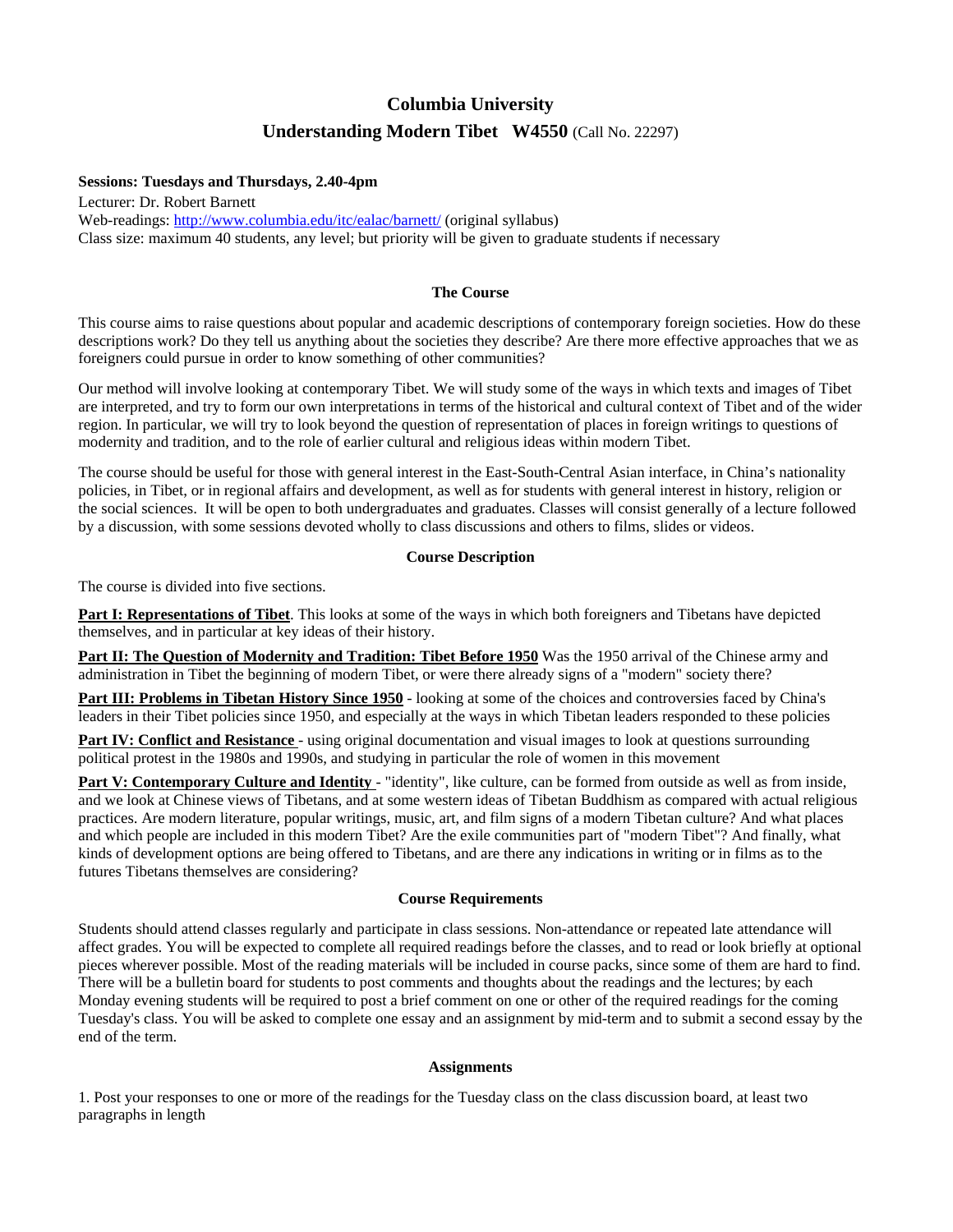2. During the term, each student will be asked in turn to give at least one 5-10 minute class presentation of their summary of and comments on an optional reading for that class.

3. There will be one take-home examination at mid-term.

4. One month before the end of the term, each student will submit a one page proposal for their research paper, due at the end of the term, and will meet individually with Dr Barnett to discuss their research topic and plan.

5. The final examination will be a take-home paper requiring some basic library or similar research. You will chose the subject of your research paper.

# **Reading List - Books**

#### **Required Texts**

Melvyn Goldstein, *A History of Modern Tibet: The Demise of the Lamaist State*, Berkeley, University of California, 1989.

Tsering Shakya, *The Dragon in the Land of Snows: A History of Modern Tibet Since 1947*. New York: Columbia University Press, 1999.

# **Optional Texts:**

Robert Barnett (ed.), *Resistance and Reform in Tibet*, Bloomington: University of Indiana Press, 1994, pp. 285-89

Melvyn Goldstein and Matthew Kapstein (eds.), *Buddhism in Contemporary Tibet – Religious Revival and Cultural Identity*, Berkeley: University of California, 1998.

Readings which are out of print or difficult to obtain will be available in photocopy in the course packs or as files which you can access on the Columbia course website. Copes of the reading packs will be held on reserve at the East Asian Library. The correct, updated version of the syllabus and the web-readings are on the courseworks site.

# **Readings and Syllabus for each Session**

The course consists of two sessions per week for 13 weeks, each lasting one and a half hours. Some optional texts are listed here for reference only; you should treat this as a bibliography in case you want to further research in the future..

*U*means that this reading is required for undergraduate and graduate students.

*G* means that this reading is required for graduate students, but should be read by undergraduates also

You should try to read at least one other reading and to skim the others wherever possible - especially the web-readings, many of which are translations of rare primary documents - even if you don't have time to read them in full.

# **Introduction**

#### **Session 1: Background to the course and the subject**

Briefing papers on background information will be handed out, including notes on pronounciation, chronology and geography.

#### **Session 2: The field: is there a modern Tibet, and if so, where is it? The slow and contested emergence of modern Tibetan studies**

#### **Web Readings**

*U* Gray Tuttle, "Modern Tibetan Historiography", in *Papers on Chinese History*, Spring 1998, Cambridge: Harvard University, pp 85-108

*U* Tsering Shakya, "Introduction: The Development of Modern Tibetan Studies" in Robert Barnett (ed.), *Resistance and Reform in Tibet*, Bloomington: University of Indiana Press, 1994, pp. 1-14

*U* Palden Gyal (Tsering Dhondup, translator) *Lamentations in Verse on the Demise of the Noble Professor, Dungkar Rinpoche*, July 1997, republished in World Tibet News, 6<sup>th</sup> August 1997; see also "Leading Scholar Dies, Cultural Criticism Stepped Up", *TIN News Update*, Tibet Information Network, London, 4 August 1997

# **Optional:**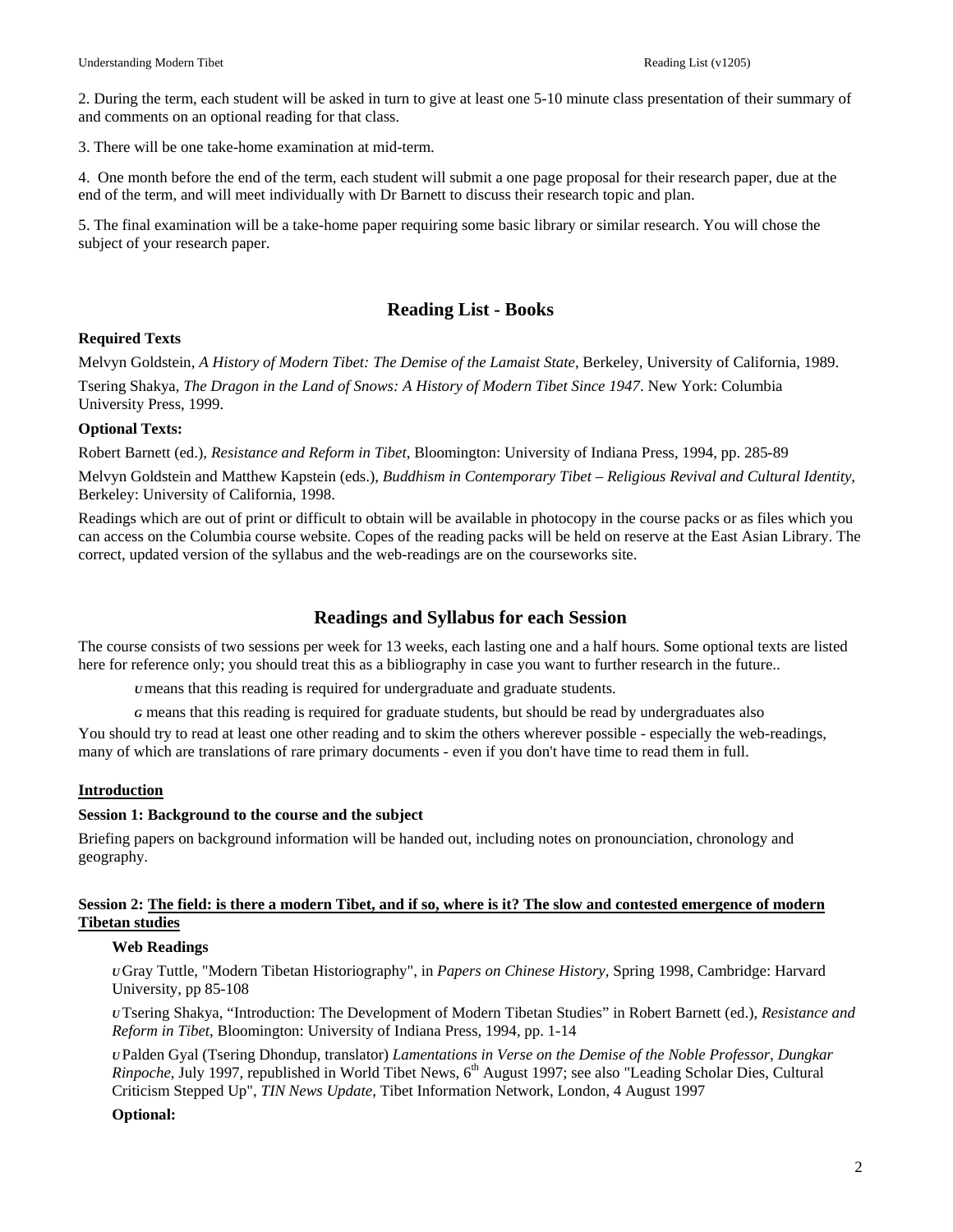Eugen Wehrli, "Tibet Research in China by Tibetans and Chinese after 1949", *Proceedings of the International Seminar on the Anthropology of Tibet and the Himalaya, September 21-28, 1990, at the Ethnographic Museum of the University of Zuerich*, Ethnological Museum of the University Zurich, 1993, pp. 425-432 (see reading pack)

Colin Mackerras, *China's Minorities: Integration and Modernization in the Twentieth Century*, Oxford: Oxford University Press, 1994, pp…. (currently not available in the Columbia library)

# **Part I: Representations of Tibet**

# **Session 3: Foreign Representations of Tibet: colonial, exotic and "fellow traveller" views**

#### **Web Readings**

*U* Don Lopez, *Prisoners of Shangri-la*, Chicago: University of Chicago, 1998, pp. 1-13

*G* Toni Huber, "Shangri-la in Exile: Tibetan Identity Representations & Transnational Culture", paper presented at the conference "*Mythos Tibet*", Bonn, May 1996 and published in Thierry Dodin and Henz Raether, *Imaging Tibet*, Boston: Wisdom Publications, 2001, pp. 357-372

*U* Beatrice D. Miller, "American Popular Perceptions of Tibet from 1858-1938", *Tibet Journal,* 1988, pp.3-12

#### **Optional:**

Anna Louise Strong, *When Serfs Stood Up in Tibet*, Beijing: New World Press, 1960, pp 18-31 (see reading pack)

Peter Bishop, "Reading the Potala" in Toni Huber, *Sacred Spaces and Powerful Places in Tibetan Culture*, Dharamsala: Library of Tibetan Works and Archives, 1999, pp. 367-85 (see reading pack)

Francis Younghusband, *India and Tibet*, London: John Murray, 1910, pp. vii-viii, 1-3, 251-253, 307-311, 414-421, 434- 438 (see reading pack)

L. A. Waddell, *Lhasa and its Mysteries*, London: John Murray, 1905, pp.1-5, 12-21, 330-343 (see reading pack).

Robert Ford, *Captured in Tibet*, London: Pan Books, 1958 or Oxford: Oxford University Press 1990 (also published as *Wind between the Worlds*, New York: McKay, 1957), pp. 3-19, 46-49, 72-73, 128, 178-181 (see reading pack).

Stuart and Roma Gelder, *Timely Rain – Travels in New Tibet*, London: Hutchinson, 1964, pp.29-32, 40-43, 50-51 (see reading pack)

Hisao Kimura & Scott Berry, *A Japanese Agent in Tibet: My Ten Years of Travel in Tibet*, Serindia, London, 1990, pp ….[currently not available in the Columbia library]

# **Session 4: Looking at Tibet as a site of cultural exceptionality – classical and exile Tibetan representations of early Tibet**

# **Web Readings**

*U* R. A. Stein, *Tibetan Civilization*, London: Faber and Stanford: Stanford University Press, 1972, chapter 1 (especially pp. 27-44)

*<sup>U</sup>* The 14th Dalai Lama, *Freedom in Exile: The Autobiography of the Dalai Lama*, San Francisco: HarperCollins, 1990, pp. 1-15

*<sup>G</sup>* Paul Harrison, "In search of the source of the *Bka' 'gyur*", in Per Kvaerne (ed.), *Tibetan Studies: Proceedings of the 6th Seminar of the International Association for Tibetan Studies*, 1, Oslo: Institute for Comparative Research in Human Culture, 1994, pp. 295-317

# **Optional:**

Guiseppe Tucci, *The Religions of Tibet*, Berkeley, University of California Press, 1980, pp. 163-187, 205-212 (library copy is missing).

Hugh Richardson & David Snellgrove, *A Cultural History of Tibet*, Boston: Shambala. 1986 (first edition 1968), pp. 15- 28 (see reading pack)

Tiley Chodag, *Tibet, The Land and the People*, New World Press, Beijing, 1988, pp. 3-21, 281-283 (see reading pack)

# **Session 5: The recollection of an imperial past: Tibet as an Historical Entity - the Tibetan Empire.**

*G* Wang Furen and Suo Wenqing, *Highlights of Tibetan History*, New World Press, Beijing, 1984, pp.14-31 (see reading pack).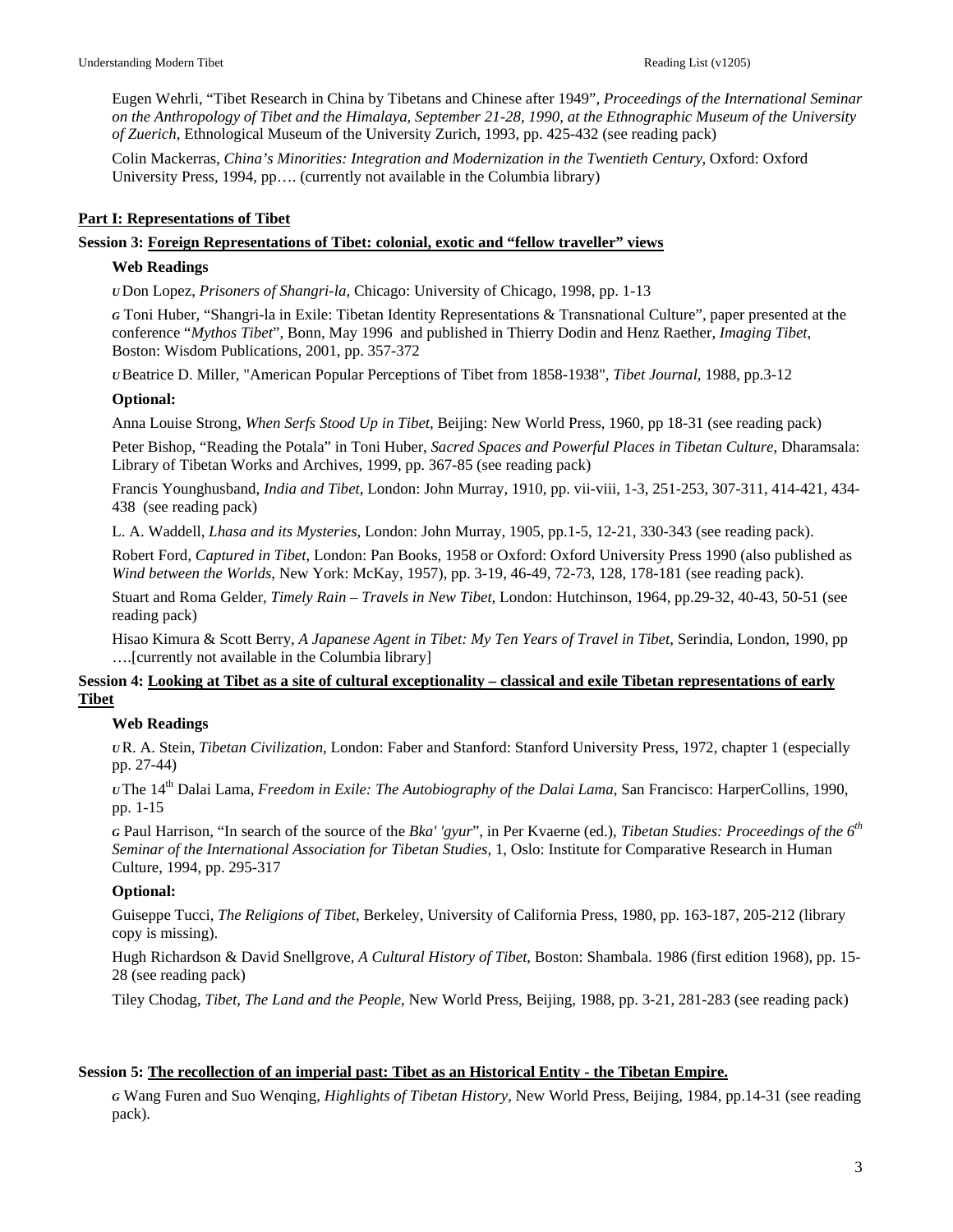# **Web Readings**

*G* Michael Aris, "Foreword" in Dan. Martin (1997), *Tibetan Histories*, London: Serindia Publications, pp.9-12 *U* Dan Martin, "Introduction", in Dan Martin (1997), *Tibetan Histories*, London: Serindia Publications, pp.13-21 *U* Christopher Beckwith, *The Tibetan Empire in Central Asia*, Bloomington: University of Indiana Press, pp.1-43, 69-83

# **Optional:**

.

'Gos lo-tsa-ba gZnu-nu-dpal (George Roerich, translator), *The Blue Annals*, Delhi: Motilal Barnarsidas, 1976, pp. 35-47 (chapter on "the Royal Chronicle").

W.D. Shakapba, *Tibet: A Political History*, New York: Potala, 1984 (first published 1966), pp.23-53 (see reading pack)

# **Session 6: The perception of a unified Tibet: the Sakya-Yuan period and the Ganden Phodrang. The construction of Tibet as a nation state and the perception of the Dalai Lamas as unifying source of leadership.**

*G* Geoffrey Samuel: *Civilized Shamans: Buddhism in Tibetan Societies*, Washington, D.C: Smithsonian Institution Press, 1993, pp.3-13, 39-63.

# **Web Readings**

*U*Melvyn Goldstein, "The Balance between Centralization and Decentralization in the Traditional Tibetan Political System: An Essay on the Nature of Tibetan Political Macro-Structure", in *Central Asiatic Journal*, xv (1971), pp. 170- 82.

*U2*Dung-dkar blo-bzang 'phrin-las (Dungkar Lobsang Thrinley), *The Merging of Religious and Secular Rule in Tibet* (*bod-kyi chos srid zung 'brel-skor bshad-pa*), pp.53-82

# **Optional:**

Turrell Wylie: "Reincarnation: a Political Innovation", in *Proceedings of the Csoma de Koros Memorial eSymposium*, ed. Louis Ligeti, Budapest: Akademiai Kiado, 1978, [currently not available in the Columbia library - the library copy is missing]

David Snellgrove and Hugh Richardson, *A Cultural History of Tibet*, Boston: Shambhala, 1986 (first ed. c.1968) pp. 177-203 (see reading pack)

Geoffrey Samuel: "Tibet as a Stateless Society and Some Islamic Parallels", *Journal of Asian Studies*, XLI No.2, February 1982, pp.215-229 (see reading pack)

Melvyn Goldstein, "Religious Conflict in the Traditional Tibetan State" in Lawrence Epstein and Richard F. Sherburne, (eds.), *Reflections on Tibetan Culture: Essays in Memory of Turrell V. Wylie*, Lewiston, Maine: The Edwin Mellen Press, 1990, pp.231-247 (see reading pack)

Georges Dreyfus: "Proto-nationalism in Tibet", Per Kvaerne (ed.), *Tibetan Studies: Proceedings of the 6th Seminar of the International Association for Tibetan Studies*, Vol.1, Oslo: Institute for Comparative Research in Human Culture, 1994, pp. 205-218 (see reading pack)

# **Session 7: The China Question and Legitimation Discourse: The debate over Tibet's status, and the merging of dynastic distinctions**

*G* D. Seyfort Ruegg, "'*Mchod yon*', '*yon mchod*' and '*mchod gnas*'/'*yon gnas*': On the Historiography and Semantics of a Tibetan Religio-Social and Religio-Political Concept" in *Tibetan History and Language: Studies Dedicated to Uray Geza on His Seventieth Birthday*, Vienna, Wiener Studien zur Tibetologie und Buddhismuskunde, No. 26, 1991, pp. 329-351 [currently not available in the Columbia library]

# **Web Readings:**

*U* Luciano Petech, "Foreword" (pages not numbered), "Introduction" (pp. 1-4) and "Concluding Remarks" (pp.130-142) in *Central Tibet and the Mongols: The Yuan-Sa-skya Period of Tibetan History*, Rome: Istituto Italiano per il Medio ed il Estremo Oriente (IsMEO) 1990 (also pulished as Serie Orientale, Vol. 45)

*G* Nga phod ngag dbang 'jig med [Ngapo Ngawang Jigme], "Apei Awang Jinmei on the Relationship between Tibet and the Motherland - When did Tibet come within the sovereignty of China?*", Bulletin of the History of the Tibet Communist Party*, 1988 Vol. 3 (No.21 of the General Series), published in translation in *Background Papers on Tibet - September 1992*, Part 2, London: Tibet Information Network, 1992 , pp. 81ff.

# **Optional:**

Jing Wei (ed.), *Hundred Questions About Tibet*, Beijing: Beijing Review Press, 1989, pp.1-27 (see reading pack)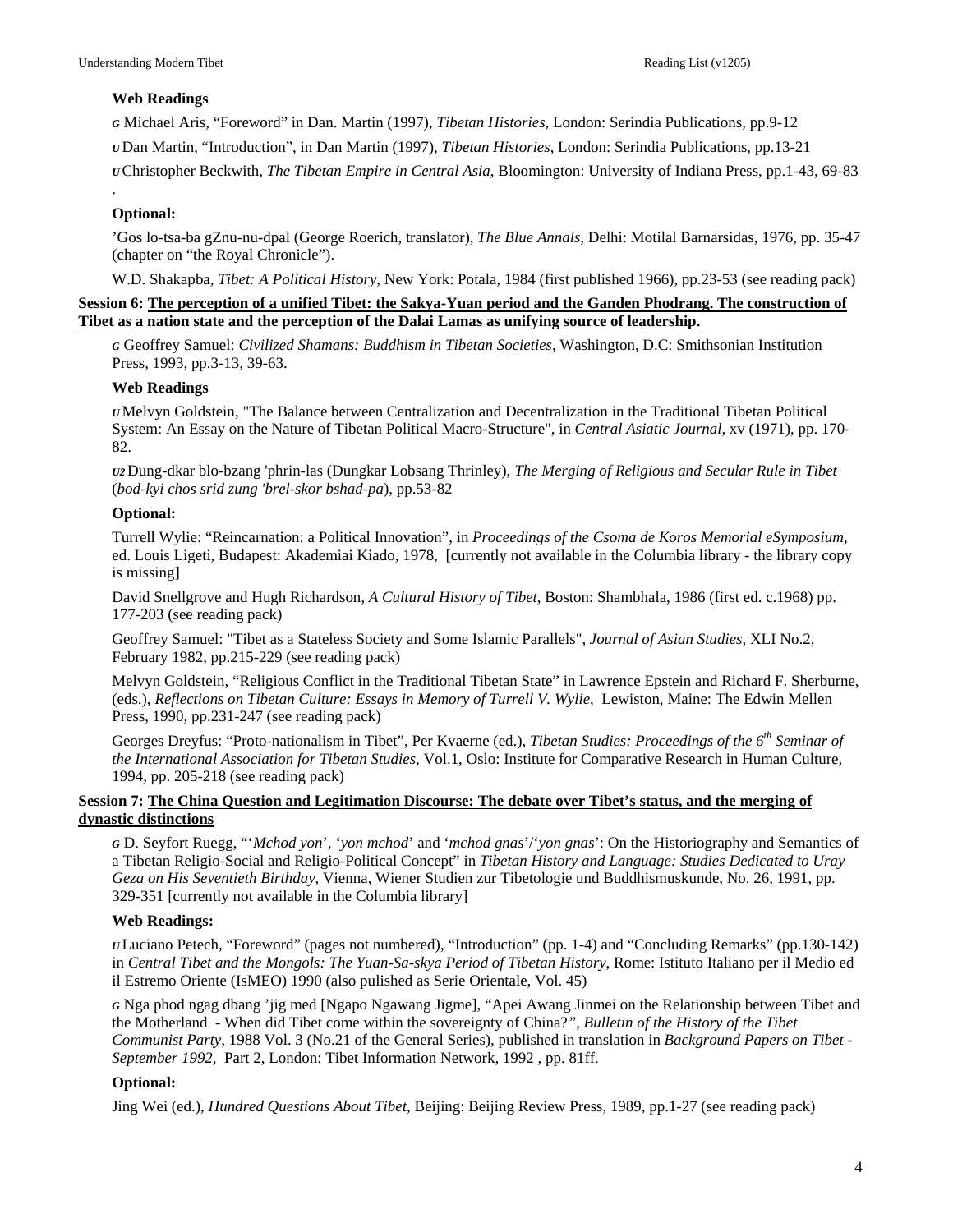Michael van Walt, *The Status of Tibet: history, rights, and prospects in international law*, Boulder: Westview, 1987, pp.119-141 (see reading pack)

Dawa Norbu, "An Analysis of Sino-Tibetan Relations, 1245-1911: Imperial Power, Non-coercive Regime and Military Dependency" in Barbara Aziz and Matthew Kapstein (eds.), *Soundings in Tibetan Civilization*, New Delhi, Manohar, 1985, pp 176-95[currently not available in the Columbia library - the library copy missing]

Warren Smith, *Tibetan Nation: A History of Tibetan Nationalism and Sino-Tibetan Relations*, Boulder Colorado: Westview Press, 1996, pp.145-149, 659-667 (see reading pack)

# **Session 8: The Regional Question: Tibet as Southern/Central/ Inner/Eastern Asia. Perceiving Tibet as different from its regional counterparts, and where to place it.**

*G* Linda Benson, "Contested History: Issues in the Historiography of Inner Asia's Uighurs" in *Toronto Studies in Central and Inner Asia*, Vol. 2. Toronto: University of Toronto - York University Joint Center for Asia Pacific Studies, 1997, pp. 115-131 (see reading pack)

*G* John King Fairbank, *China: A New History*, Harvard University Press, 1992, pp.1-3, 23-25, 152-15 (see reading pack).

# **Web Readings:**

*U* Owen Lattimore, *Inner Asian Frontiers of China*, American Geographical Society. Research Series No. 21. New York: American Geographical Society, 1940, pp 13-25, 206-218, 238-242 .

#### **Optional:**

Geoffrey Samuel: *Civilized Shamans: Buddhism in Tibetan Societies*, Washington, D.C: Smithsonian Institution Press, 1993, pp.115-154

Morris Rossabi, *China and Inner Asia: From 1360 to the Present Day*, New York: Pica Press, 1975, pp.pp.13-22, 139- 149, 218-237

Sherry Ortner, *High Religion: A Cultural and Political History of Sherpa Buddhism*, Princeton, New Jersey: Princeton University Press, 1989, pp.26-35, 45-53, 59-71 (see reading pack)

# **Part II: The Question of Modernity and Tradition: Tibet Before 1950**

# **Session 9: Modern or Traditional? The foreign policy efforts of the 13th Dalai Lama and the nature of the bureaucracy.**

*G* Tsering Shakya, *The Dragon in the Land of Snows: A History of Modern Tibet Since 1947*. New York: Columbia University Press, 1999, pp. xxi-xxv, 5-32, 33-51, 61-70, 89-91.

# **Web Readings:**

*U*Melvyn Goldstein, *A History of Modern Tibet: The Demise of the Lamaist State*, Berkeley, University of California, 1989, pp. 6-20, 36-37, 41, 44-45, 65-78, 89-98.

*U* Tsering Shakya, "The 1948 Tibetan Trade Mission to the United Kingdom" in *Tibet Journal,* XV(4), Winter 1990, pp. 97-114 .

*G* Pierre Bourdieau, "Structures, Habitus, Power: Basis for a Theory of Symbolic Power", in Nicholas Dirks, Geoff Eley, Sherry Ortner (eds.), *Culture/Power/History - A Reader in Contemporary Social Theory*, Princeton University Press, 1993, p.155-166

# **Optional:**

Melvyn Goldstein, Tsering Tashi and William Siebenschuh, *The Struggle for a Modern Tibet: The Autobiography of Tashi Tsering*, Armonk, New York: M . E. Sharpe, 1997, pp.1-41 (see reading pack).

Melvyn Goldstein, "Re-examining Choice, Dependency and Command in the Tibetan Social System: Tax Appendages and Other Landless Serfs", *Tibet Journal*, 9(4), (1986): 79-112 (see reading pack)

Tsering Shakya, "Tibet and the League of Nations" in *Tibet Journal*, X (3), 1985. pp. 48-56

#### **Web Readings:**

William Monroe Coleman, *Writing Tibetan History: The Discourses of Feudalism and Serfdom in Chinese and Western Historiography* - Chapter 3: "The Discourse of Serfdom in Tibet" and Chapter 4 "Conclusion", Master's Thesis, East-West Centre, University of Hawaii, 1998

#### **Session 10: Tibet Before 1950: Progressives and radicals in Tibet - Dissident voices and their sources of inspiration.**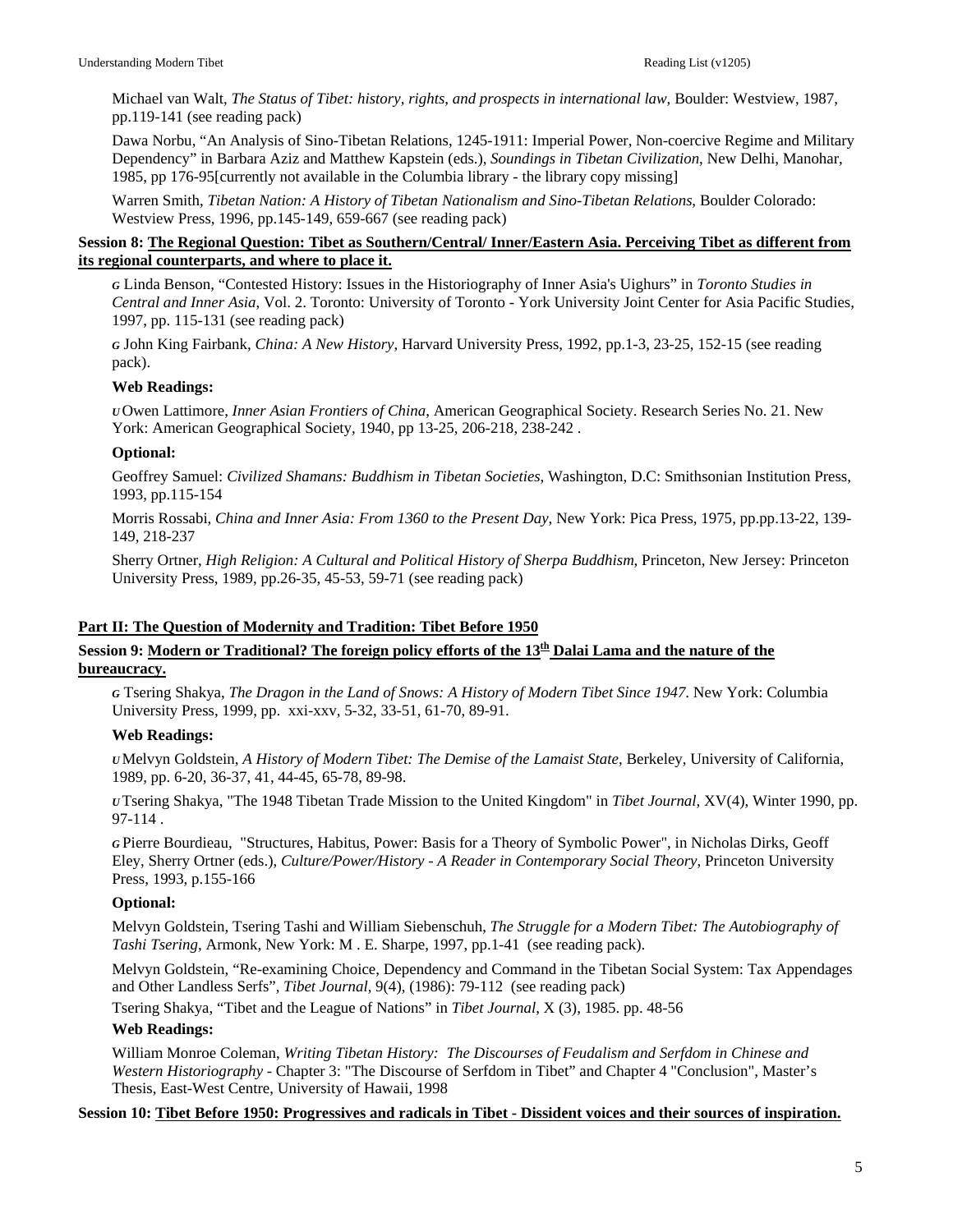*G* Melvyn Goldstein, *A History of Modern Tibet: The Demise of the Lamaist State*, Berkeley, University of California, 1989, pp.186-212, 449-463.

# **Web Readings:**

*U* Heather Stoddard, "Tibet: Transition from Buddhism to Communism" in *Government and Opposition*, Volume 21, No.1, Winter 1986, London School of Economics, London, pp. 75-95

*U* Scott Berry, *Monks, Spies and a Soldier of Fortune*, St. Martin's Press, New York, 1995, pp. 309-317

*U*Melvyn C. Goldstein, "Lhasa Street Songs: Political and Social Satire in Traditional Tibet" in *Tibet Journal*, vii, nos. 1-2 (1982), pp.56-66

# **Optional:**

Heather Stoddard, *Le Mendiant de l'Amdo*, Paris : Société d'Ethnographie, Université de Paris X, 1985, pp.69-94 (in French) (see reading pack)

Hsiao Kimura & Scott Berry, *A Japanese Agent in Tibet: My Ten Years of Travel in Tibet*, Serindia, London, 1990

T. N. Takla, "Notes on Some Early Tibetan Communists" in *Tibetan Review*, Vol. II, No. 17, 1969, pp. 7-10. (see reading pack)

Wang Fan and Chen Shumei, "The Man Whom Time Forgot", in *Renwu*, Issue No. 3, 1996, (see reading pack)

Benson, Linda, "Uygur Politicians of the 1940s: Mehmet Emin Bugra, Isa Yusuf Alptekin and Mesut Sabri" in *Central Asian Survey* 10 (4), 1991, pp. 87-114 (see reading pack).

# **Part III: Problems in Tibetan History Since 1950**

# **Session 11: The United Front and the Uses of Periodisation - Controversies over ways of viewing modern Tibetan history.**

*U* Tsering Shakya, *The Dragon in the Land of Snows: A History of Modern Tibet Since 1947*, New York: Columbia University Press, 1999, pp.92-118, 122-130, 302-313, 367-408.

# **Web Readings:**

*U*Wang Yao, "Hu Yaobang's Visit to Tibet, May 22-31, 1980" in Robert Barnett (ed.), *Resistance and Reform in Tibet*, Bloomington: University of Indiana Press, 1994, pp. 285-89

*U* Israel Epstein, *Tibet Transformed*, Beijing: New World Press, 1983, pp.7-15, 152-164, 242-257

*U*Michel Foucault, "Truth and Power" from *Power/Knowledge*, in Paul Rabinow (ed.) *The Foucault Reader*, Pantheon Books, New York, 1984, pp.51-75

*G* Melvyn Goldstein, *Tibet, China and the United States: Reflections on the Tibetan Question*, Occasional Paper of the Atlantic Council of the United States, section on "The Initial Period of Chinese Communist Rule"

# **Optional:**

Wang Furen and Suo Wenqing, *Highlights of Tibetan History*, New World Press, Beijing, 1984, pp.171-179

Melvyn Goldstein, Tsering Tashi and William Siebenschuh, *The Struggle for a Modern Tibet: The Autobiography of Tashi Tsering*, Armonk, New York: M. E. Sha rpe, 1997, pp.89-112, 169-95.

# **Session 12: The Panchen Lama: Demon or Saint? Interpretations of the Panchen Lama and the implications of the 1962 Petition.**

*U* Tsering Shakya, *The Dragon in the Land of Snows: A History of Modern Tibet Since 1947*, New York: Columbia University Press, 1999, pp. 237-275, 287-301, 364-367, reread 372-374 [on the Panchen Lama, the Cultural Revolution]

# **Web Readings:**

*<sup>G</sup>* The 10th Panchen Lama (Robert Barnett, ed.), *A Poisoned Arrow: the Secret Petition of the 10th Panchen Lama*, Tibet Information Network, London, 1998, pp.v-vii, xi-xxii, 96-119 (available at [www.tibetinfo.net/pl-contents.htm\)](http://www.tibetinfo.net/pl-contents.htm)

The 10<sup>th</sup> Panchen Lama, "The Panchen Lama's Last Speech: Full Text" in *Reports from Tibet, November 1990 -February 1991*, London: Tibet Information Network, February 1991; see also "Retrospective: Political Statements by the Panchen Lama" in *Reports from Tibet, November 1990 - February 1991*, TIN News Update, Tibet Information Network, London, 20 February 1991

# **Optional**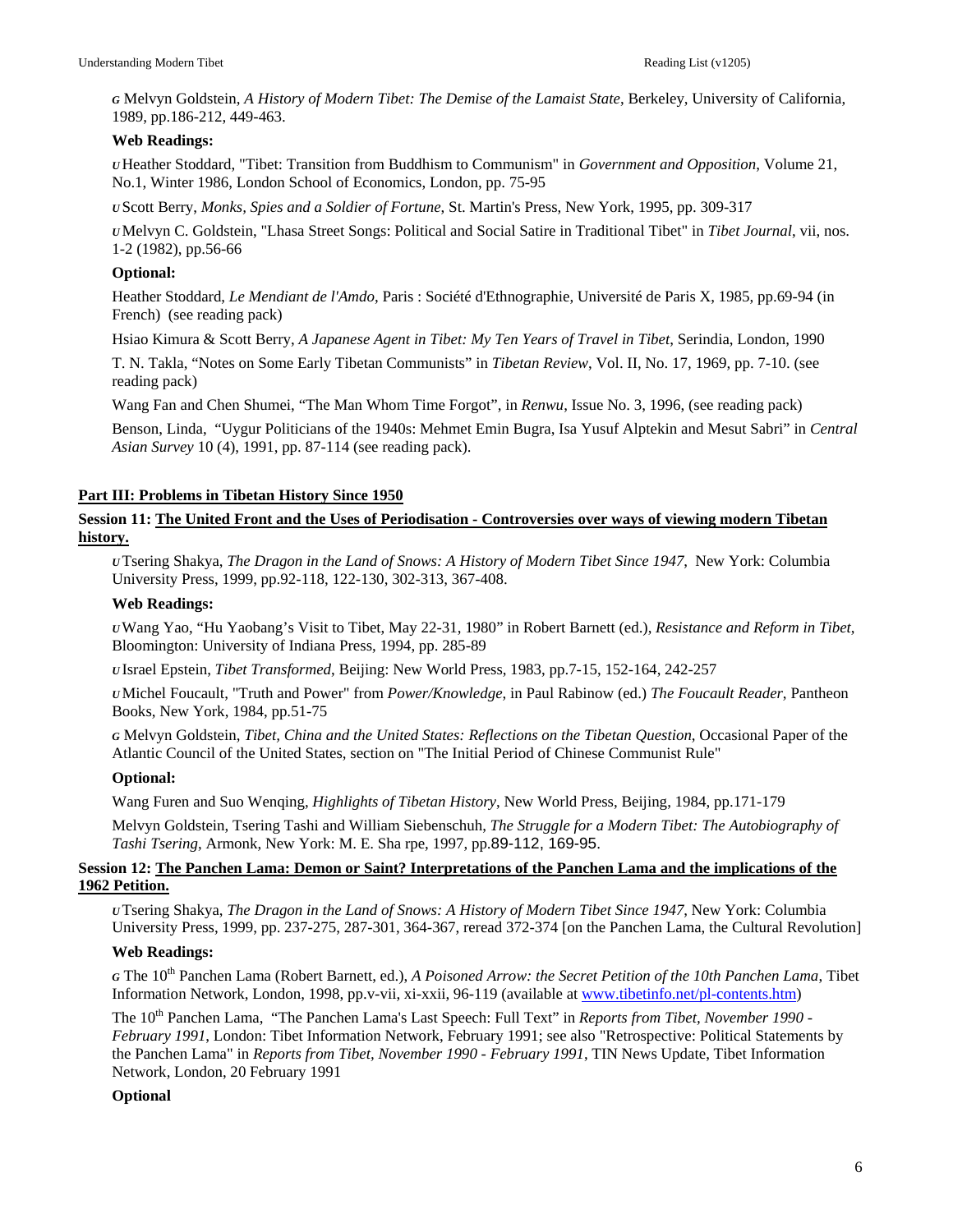Dhondub Choedon, *Life in the Red Flag People's Commune*, Office of Information of H.H. the Dalai Lama, Dharamsala, 1978, pp. i-viii, 1-34, 56-58, 64-66 (see reading pack)

John Avedon, *In Exile from the Land of Snows - The First Full Account of the Dalai Lama and Tibet Since the Chinese Conquest*, New York, NY: Alfred A. Knopf, 1984, pp. 305-315 (see reading pack)

# **Session 13: Tibetan Leaders in the Chinese Administration. Viewing history by looking at the elite; critiquing the collaboration-resistance paradigm.**

*U* Tsering Shakya, *The Dragon in the Land of Snows: A History of Modern Tibet Since 1947*, New York: Columbia University Press, 1999, pp. 130-136, 144-147, 163-170, 327-347

*G* June Dreyer, 1972. "Traditional Minorities Élites and the CPR Élite Engaged in Minority Nationalities Work" in Robert A. Scalapino (ed.), *Élites in the People's Republic of China*, Seattle and London: University of Washington, pp. 416-430, 443-450 (see reading pack)

# **Optional Web Readings:**

Tsering Shakya, "Historical Introduction" in Victoria Conner and Robert Barnett, *Leaders in Tibet: A Directory*, London: Tibet Information Network, pp. 1-14

Robert Barnett, "*The Babas are Dead*: Street Talk and Contemporary Views of Leaders in Tibet" in Elliot Sperling (ed.), *Proceedings of the International Association of Tibetan Studies*, University of Indiana, Bloomington (forthcoming)

# **Session 14: Internal debates, nationality policy and the question of special characteristics**

*G* Uradyn E. Bulag, "From Inequality to Difference: Colonial Contradictions of Class and Ethnicity in `Socialist' China" in "*Post-colonialism and Its Discontents*", special issue of *Cultural Studies*, 2000, pp.1-9, 13-18, 22-25 in the manuscript version (see reading pack).

# **Web Readings:**

*U*Warren W. Smith, "Chinese Nationality Policies and the Socialist Transformation of Tibet" in Barnett, Robert (ed.), *Resistance and Reform in Tibet*, Bloomington: University of Indiana Press, 1994, pp. 51-75

*U* Liu Wei and He Guanghua, "Looking at Tibet in a New Light" (title also given as "Backwardness is Not Terrifying, What is Terrifying is Rigid and Conservative Thinking"), *Renmin Ribao* ("People's Daily"), Beijing, 16th May 1994, p.1, published in translation as *Renmin Ribao* views Tibet's Economic Development" in *The BBC Summary of World Broadcasts*, 31<sup>st</sup> May 1994

# **Optional:**

Tseten Wangchuk Sharlho, "China's Reforms in Tibet: Issues and Dilemmas" in *Journal of Contemporary China*, Vol. 1(1), Fall, 1993, pp.34-43, 55-60.

# **Web Readings:**

The Tibet Youth Association for Theory, "Reflections on the Current State of Theoretical Policy in Tibet", *Xizang Ribao* ("Tibet Daily", Chinese language edition), 7th August 1989

Zhang Shirong and Guo Wutian, "On the Regional Characteristics of Party Construction in Tibet", *Xizang Ribao* ("Tibet Daily", Chinese Language edition) 7th January 1991 published in translation in part as "Communist Party in Tibet: Nearly 20% Illiterate", *TIN News Update*, 31st August 1991, London: Tibet Information Network, 1991

# **Session 15: The Frontiersman View and the Battle over History and Culture: Textual Analysis of speeches and poems of Chen Kuiyuan, 1992-2000**

Barnett, Robert and Mickey Spiegel, *Cutting Off the Serpent's Head: Policy Changes in Tibet, 1994-95*, London & New York: TIN/Human Rights Watch, 1996, pp.20-26, 31-40, 45, 150, 155-157 (see reading pack)

# **Web Readings:**

*U* [Anon.], *Wode Xinyuan* (Tibetan: *Bdag gi re smon*, "My Aspirations"), Kandze: Ganzi baoshe yinshuachang (Ganzi [Kandze] Newspaper Office Printing Press), undated (November 1995), (extracts)

*G* Chen Kuiyuan, "Speech on Literature and Art", delivered 11th July 1997; as published by *Xizang Ribao* ("Tibet Daily"), Lhasa, 16th July 1997; published in translation as "Tibet party secretary criticizes "erroneous views" of literature, art" in *The BBC Summary of World Broadcasts*, 4th August 1997

*U* Chen Kuiyuan, *Lantian baixue* ('Blue Sky, White Snow'), Beijing Chubanshe, Beijing, 1999 (selections in translation)

# **Optional:**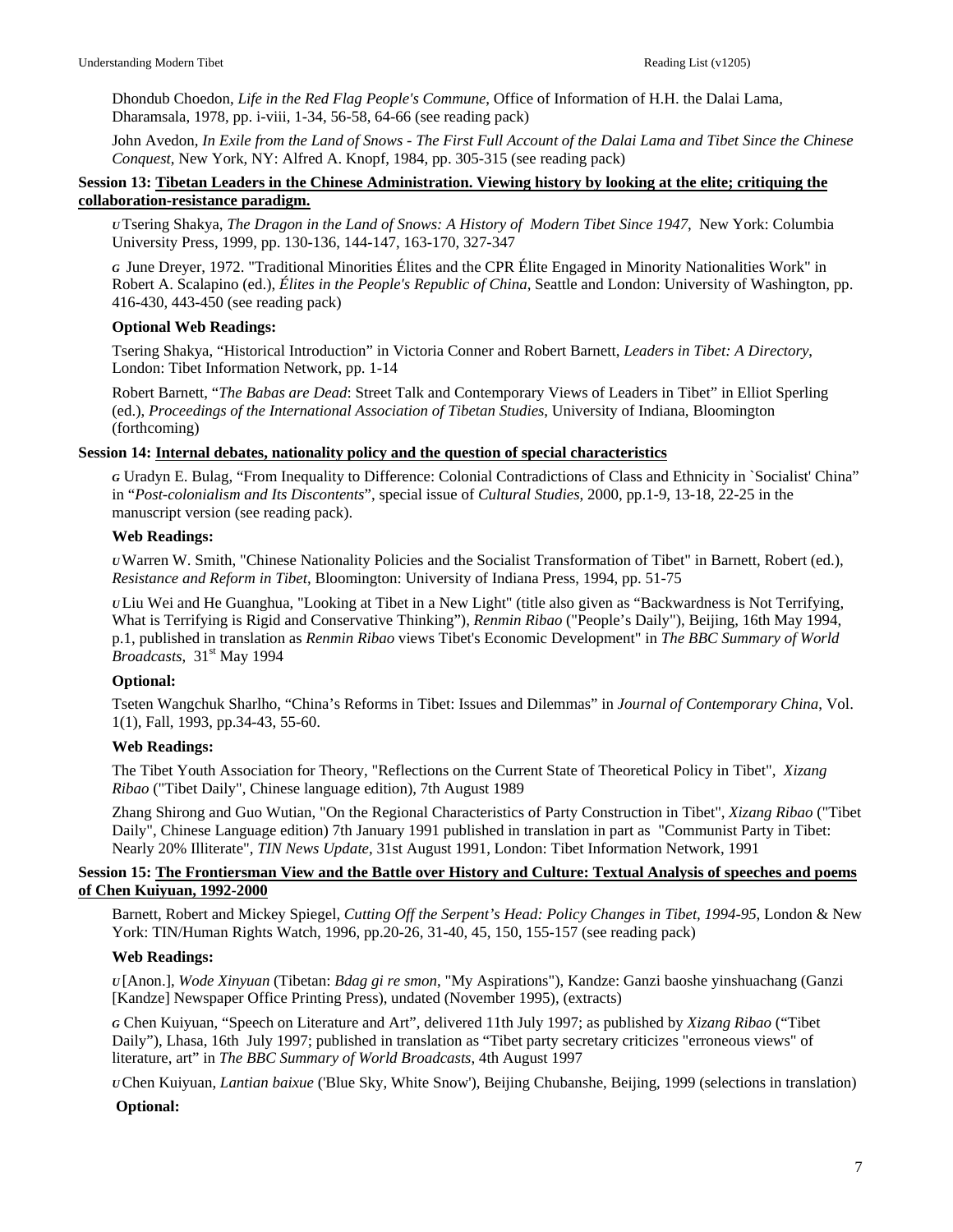Mao Zedong, "Talks at the Yan'an Forum on Literature and Art" in Bonnie McDougall, *Mao Zedong's "Talks at the Yan'an Forum on Literature and Art": A Translation of the 1943 Text with Commentary*, Ann Arbor 1980, pp. 36-41, 53-67, 82-85 (see reading pack)

Deng Xiaoping, "Congratulatory Speech at the Fourth National Literary Representatives' Meeting"….

Geremie R. Barmé, *In the Red, On Contemporary Chinese Culture*, New York: Columbia University Press, 1999, pp, 273-287, 333-344 (see reading pack)

#### **Web Readings:**

Robert Barnett, "The Chinese Frontiersman and the Winter Worms - Chen Kuiyuan in the T.A.R., 1992-2000", Paper Presented at the History of Tibet Seminar, St Andrew's University, Scotland, August 2001

Chen Kuiyuan's "important speech" at the 7th November 1997 forum for non-CCP patriotic personalities, entitled "Study the spirit of the 15th National Party Congress, reinforce the patriotic front; and strive for Tibet's stability, reform, and development" from the "Tibet News" programme, Tibet People's Broadcasting Station, Lhasa, 9th November 1997, published in translation in *The BBC Summary of World Broadcasts*, 17th November 1997

# **Part IV: Conflict and Resistance**

#### **Session 16: Strategies of Open Conflict: Armed Resistance, Street Movements and Samizdat Texts. Interpretations of overt protest**

*U* Tsering Shakya, *The Dragon in the Land of Snow* pp. 165-170, 176-204, 282-286, 343-347 (sections on the 1959 Uprising, the CIA, and Nyemo Ani)

#### **Web Readings:**

*U* Ronald Schwartz, "The Anti-Splittist Campaign and Tibetan Political Consciousness" in Robert Barnett (ed.), *Resistance and Reform in Tibet*, Bloomington: University of Indiana Press, 1994, pp. 207-237

*G* Wang Lixiong, "Tibet: PRC's 21st Century Underbelly", in *Beijing Zhanlue Yu Guanli*, pp. 21-33, Beijing, 2nd January 1999, (republished by *Ta Kung Pao*, Hong Kong, 30th March 1999 and published in translation by *FBIS*)

#### **Optional:**

William R. Jankowiak, "The Last Hurrah? Political Protest in Inner Mongolia" in *Australian Journal of Chinese Affairs* 19/20, 1988, pp. 269-88 (see reading pack)

#### **Web Readings:**

Elliot Sperling, "The Rhetoric of Dissent: Tibetan Pamphleteers" in Robert Barnett (ed.), *Resistance and Reform in Tibet*, Bloomington: University of Indiana Press, 1994, pp. 267-284

A. Tom Grunfeld, "Tibet And The United States", paper presented at the XVIIIth IPSA World Congress, Quebec City, Quebec, August 1-5, 2000, pp. 5-27

#### **Session 17: Women and Resistance**

*U* Donald Lopez (ed.), *Religions of Tibet in Practice*, Princeton: Princeton University Press, pp. 499-510, 548-552 (includes F. Pommaret on the *delog)* (see reading pack)

*U* Janet Gyatso, "Down with the demoness: reflections on a feminine ground in Tibet" in *Tibet Journal*, XII-4, Winter 1987, pp. 38-53, also published in Janice Willis (ed.), *Feminine Ground: Essays on Women and Tibet*, Ithaca, New York: Snow Lion Publications, 1989 (see reading pack)

# **Web Readings:**

*U* Hanna Havnevik, "The Role of Nuns in Contemporary Tibet" in Robert Barnett (ed.), *Resistance and Reform in Tibet*, Bloomington: University of Indiana Press, 1994, pp. 259-266

*G* Charlene Makley, "The meaning of Liberation. Representations of Tibetan women" in *Tibet Journal*, XXII-2, Summer 1997, pp. 4-29 .

#### **Optional:**

Melvyn Goldstein, "Stratification, Polyandry and Family Structures in Central Tibet" in *Southwestern Journal of Anthropology*, 1971, 27(1): 64-74 - pp. 68-72 (see reading pack)

R. A. Stein, *Tibetan Civilization*. London: Faber and Stanford: Stanford University Press, 1972, pp. 138-141, 156-163 (see reading pack)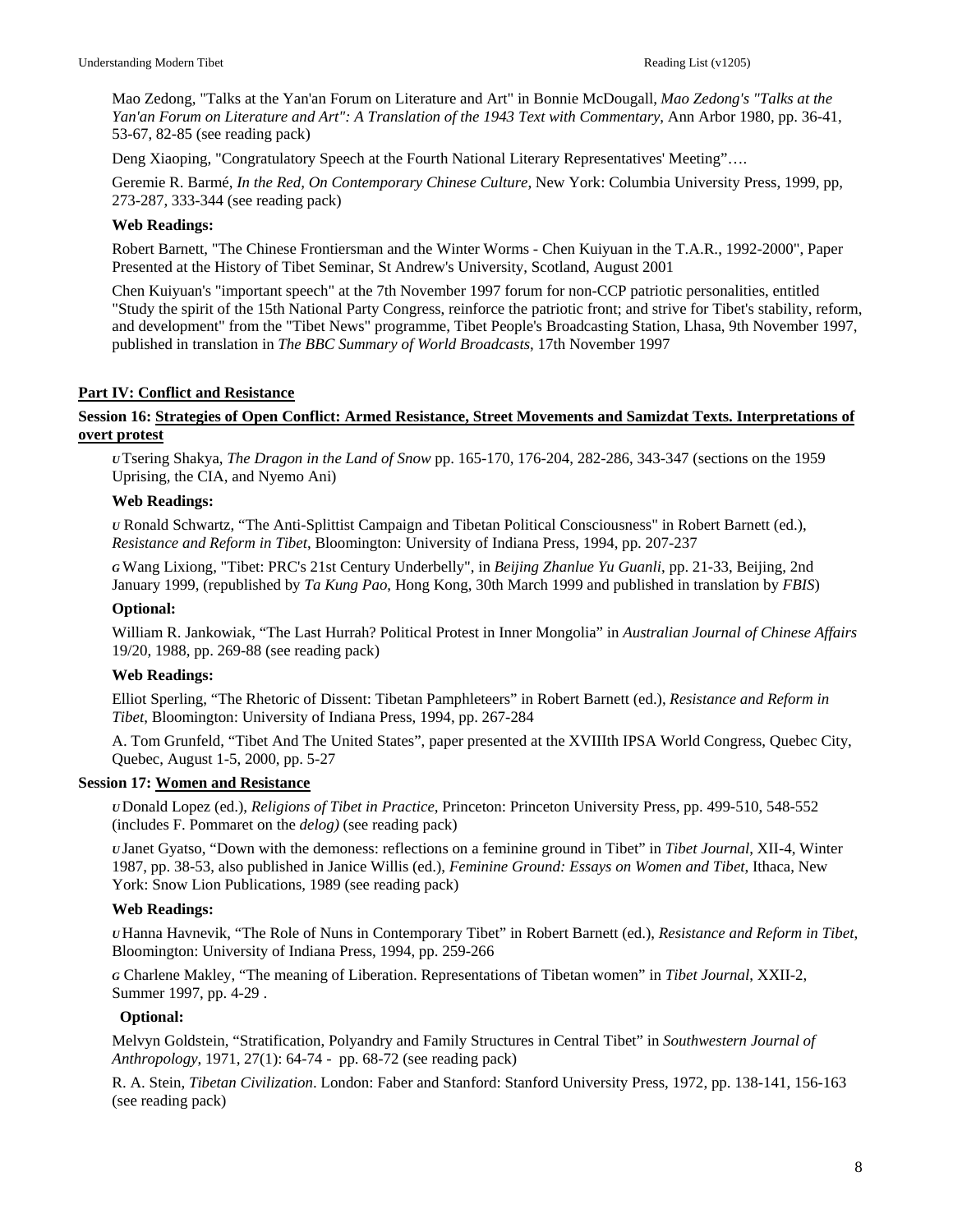Huber, Toni: "Why Can't Women Climb Pure Crystal Mountain? Remarks on Gender, Ritual and Space at Tsa-ri" in Per Kvaerne (ed.), *Tibetan Studies: Proceedings of the 6th Seminar of the International Association for Tibetan Studies*, 1, Oslo: Institute for Comparative Research in Human Culture, 1994, pp. 350-57 (see reading pack)

Philippa Russell & Sonam Lhamo Singeri, "The Tibetan women's uprising" in *Chöyang, The voice of Tibetan religion and culture*, No.5, Dharamsala, 1992, pp. 51-60 [not available in the Columbia libraries]

#### **Web Readings:**

Phuntsog Nyidron and others, "Songs from a Tibetan Prison: 14 Nuns Sing to the Outside World" in *News from Tibet, October-March 1994*, TIN News Review, Tibet Information Network, London, 26 April, 1994, pp. 18-21

#### **Session 18: Questionable Images: the problems of interpreting texts and images: Nuns, Prisoners and Praise of the State. Images of counter-currents** (Slide show followed by discussion)

*G* James Scott, *Weapons of the Weak: Everyday Forms of Peasant Resistance* in New Haven: Yale University Press, 1985, pp. xv-xvii, 22-47, 241-243, 289-303, 338-341, 347-350 (see reading pack)

#### **Web Readings:**

*U* Uradyn Bulag, "Ethnic resistance with Socialist Characteristics" in Elizabeth J. Perry and Mark Selden (eds.), *Chinese Society: Change, Conflict and Resistance*, New York: Routledge, 2000, pp. 178-197

*U* Various, "Poems and Songs", published in translation in *Background Papers on Tibet - September 1992*, Part 2, London: Tibet Information Network, 1992, pp. 27-28

#### **Optional Web Readings:**

"Tibetan Newspaper Sabotage; Lama's House Bombed," *TIN News Update*, January 28, 1996

Basang Norbu, "A Rebuttal to the Nobel Peace Prize", *Xizang Ribao* ("Tibet Daily"), 9th December 1989 and "Summary of the internal report about the Nobel Peace Prize" (original title not certain), from *Internal Analysis*, Tibet Academy of Social Sciences, December 1989

# **Part V: Contemporary Culture and Identity**

#### **Session 19: Chinese Representations of Minority Culture**

#### **Web Readings**

*U* Ma Yin, "Introduction" in Ma Yin (ed.), *China's Minority Nationalities*, Beijing: Foreign Languages Press, 1989

*U* Dru Gladney, "Representing Nationality in China: Refiguring Majority/Minority Identities" in *Journal of Asian Studies*, 53 (1), 1994, pp 92-123

*G* Jin Binggao, "When Does The Word 'Minority Nationality' [*shaoshu minzu*] [First] Appear in Our Country?", *Bulletin of the History of the Tibet Communist Party*, 1988 Vol. 1 (No.19 of the General Series), 5th January 1988, pp. 45ff., published in translation in *Background Papers on Tibet - September 1992*, Part 2 London: Tibet Information Network, 1992 (extracted from Jin Binggao's article in *Minzu Tuanjie* ("Nationality Solidarity"), Volume 6, 1987)

# **Optional:**

Stevan Harrell, "Civilizing Projects and the Reaction to Them", in Stevan Harrell (ed.), *Cultural Encounters on China's Ethnic Frontiers*, Seattle: University of Washington, 1995, pp. 3-36 (see reading pack)

Almaz Khan, "Who Are the Mongols? State, Ethnicity, and the Politics of Representation in the PRC" in Melissa Brown, (ed.), *Negotiating Ethnicities in China and Taiwan*, Berkeley, CA: East Asian Institute, University of California, 1995, pp. 125-159 (see reading pack)

Ma Jian, "Show me the colour of your tongue or Fuck All" in Geremie Barmé and John Minford (eds.), *Seeds of Fire: Chinese Voices of Conscience*, New York: Noonday, 1989", Hill and Wang New York 1988, pp. 414-416, 432-452, including editor's introduction (Also translated as "Stick Out the Fur on Your Tongue or It's All a Void" in Herbert Batt (ed.), *Tales Of Tibet: Sky Burials, Prayer Wheels, And Wind Horses*, Rowman and Littlefield, 2001) (see reading pack)

Louisa Schein, "Performing Modernity" in *Cultural Anthropology*, 14 (3), 1997, pp. 361-395 (see reading pack)

Frank Dikötter, "Racial Discourse in China: Continuities and Permutations" in Frank Dikötter (ed.), *The Construction of Racial Identities in China and Japan*, University of Hawai'i Press, Honolulu, 1997, pp. 12-18, 25-33 (see reading pack)

Barry Sautman, "Myths of Descent, Racial Nationalism and Ethnic Minorities in the People's Republic of China", in Frank Dikötter (ed.), *The Construction of Racial Identities in China and Japan*, University of Hawai'i Press, Honolulu, 1997, pp.75-77, 91-95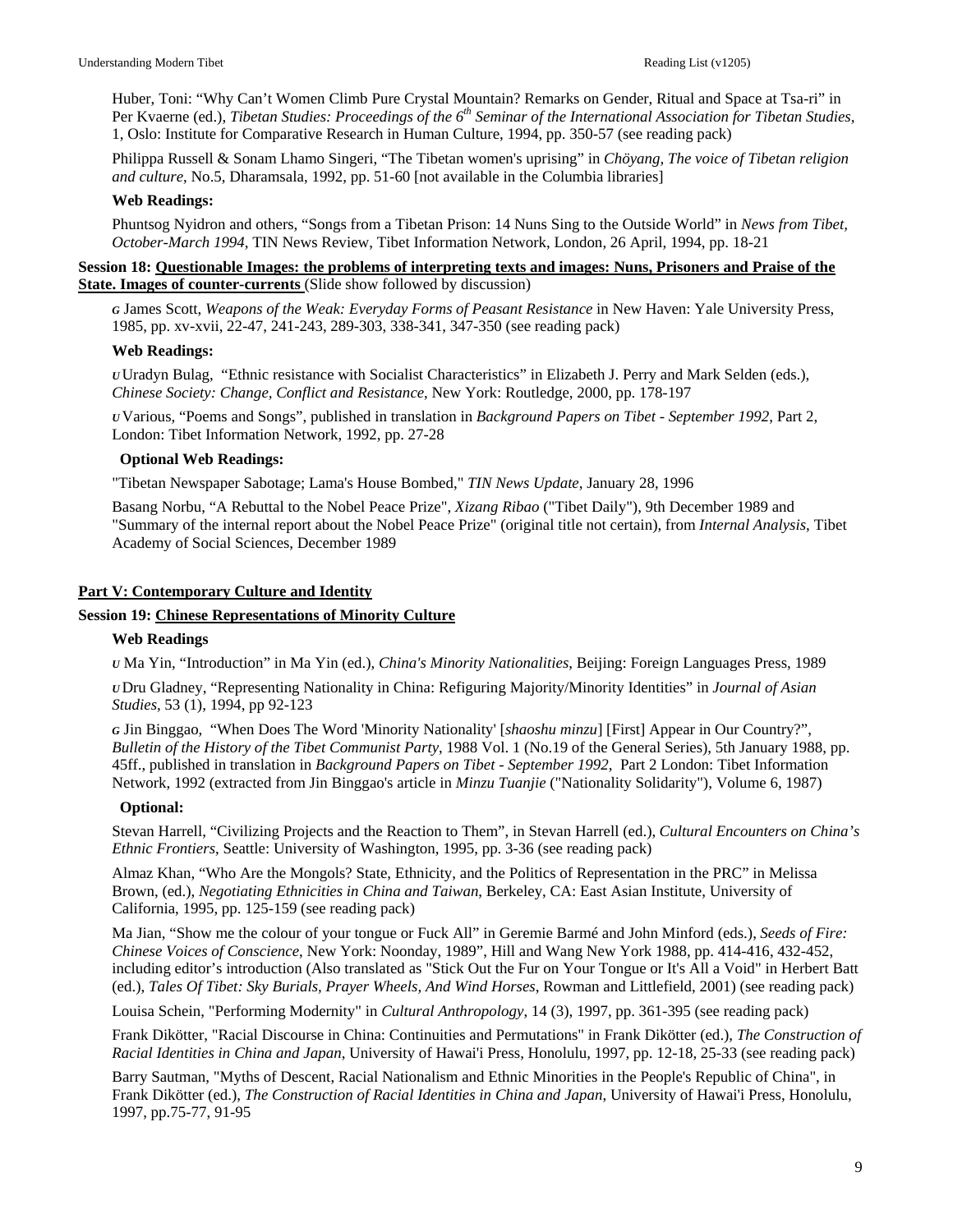Vincanne Adams, "Karaoke as Modern Lhasa, Tibet: Western Encounters with Cultural Politics", in *Cultural Anthropology*, 11 (4), 1996, pp. 510-546 (see reading pack)

# **Session 20: Religious revival: the question of continuity or revitalisation**

*G* David Germano, "Re-membering the Dismembered Body of Tibet: Contemporary Tibetan Visionary Movements in the People's Republic of China" in Melvyn Goldstein and Matthew Kapstein (eds.), *Buddhism in Contemporary Tibet – Religious Revival and Cultural Identity*, Berkeley: University of California, 1998, pp. 53-95

#### **Web Readings:**

*U* Pama Namgyal, "Lamaism in the Tibetan Autonomous Region" in James D. Seymour and Eugen Wehrli, "Religion in China", in *Chinese Sociology and Anthropology*, Vol.26, No.3, Armonk, New York: M.E. Sharpe, Spring 1994, pp. 61- 72

*U* Anon. "*Nang khul gyi dus deb yin bas nyar chags bya rgyud do snang byed dgos*" in *Bod sjongs 'phrin deb* ("Tibet Information Book"), Volume 9, pp. 39ff., partially published in translation as "The Heroes of Ling: Elimination of a Sect" (including postscript by John Hillary) in *Background Papers on Tibet - September 1992*, Part 2, London: Tibet Information Network, 1992, pp. 30-33

#### **Optional:**

Andre Gingrich, "Hierarchical Merging and Horizontal Distinction - A Comparative Perspective on Tibetan Mountain Cults" in A.M. Blondeau, E. Steinkellner (eds.), *Reflections of the Mountain*, Verlag der Oesterreichischen Akademie der Wissenschaften, Vienna, 1996, pp. 233-262 (see reading pack)

Lawrence Epstein and Peng Weibin, "Ritual, Ethnicity and Generational Identity" in Melvyn Goldstein and Matthew Kapstein (eds.), *Buddhism in Contemporary Tibet – Religious Revival and Cultural Identity*, Berkeley: University of California, 1998, pp. 120-138

Guiseppe Tucci, *Tibetan Painted Scrolls*, Roma: Libreria dello Stato. Vol.1, 1949, pp 17-24 (see reading pack)

Roberte Hamayon, "*Reconstuction identitaire autour d'une figure imaginaire chez les Bouriates post-sovietiques?*" in J. C. Attias, P. Gisel and L. Kaennel (eds.), *Messianismes. Religions et perspectives Nr. 10*, pp. 229-252 (see reading pack)

Donald McInnis, *Religion in China Today: Policy and Practice*, Maryknoll, New York: Orbis Books, 1989, pp.7-10, 20-22, 32-34, 154-156, 165-172, 367-374, 403-405 (see reading pack)

# **Session 21: Modern Literature and the Dispute over Chinese Tibetan and Tibetan Tibetan**

# **Web Readings:**

*U* Heather Stoddard, "Don grub rgyal (1953-1985): Suicide of a Modern Tibetan Writer and Scholar" in Per Kvaerne (ed.), *Tibetan Studies: Proceedings of the 6th Seminar of the International Association for Tibetan Studies*, Oslo: Institute for Comparative Research in Human Culture, 1994, pp. 825-34

*U* Tsering Shakya, "Introductory Essay: The Waterfall and Fragrant Flowers" in [http://muse.jhu.edu/journals/manoa/v012/12.2cover\\_art00.html](http://muse.jhu.edu/journals/manoa/v012/12.2cover_art00.html)*Song of the Snow Lion - Special Focus: New Writing from Tibet*, *Manoa* 12.2, 2000 (Issue on contemporary Tibetan literature), available at <http://muse.jhu.edu/journals/manoa/toc/man12.2.html>

*G* Heather Stoddard, "Tibetan Publications and National Identity" in Robert Barnett (ed.), *Resistance and Reform in Tibet*, Bloomington: University of Indiana Press, 1994, pp. 121-157

*G* Pema Bhum, (Ronald Schwartz, translator) "The Heartbeat of a New Generation: A Discussion of the New Poetry," in *Lungta* (special issue on Modern Tibetan Literature), Dharamsala: Amnyemachen, May 1999

# **Optional**

Ma Lihua, *Glimpses of Northern Tibet*, Beijing: Panda Books, 1991, pp. 6-11, 106-111, 242-257, 262-265, 313-313 (see reading pack)

# **Web Readings:**

Anonymous (Adrian Moon, translator), "A Monk's Story," published in translation in *Background Papers on Tibet - September 1992*, Part 2, London: Tibet Information Network, 1992, p.20-26

Tashi Dawa (Herbert Batt, translator) "The Glory of the Wind Horse" in

[http://muse.jhu.edu/journals/manoa/v012/12.2cover\\_art00.html](http://muse.jhu.edu/journals/manoa/v012/12.2cover_art00.html)*Song of the Snow Lion - Special Focus: New Writing from Tibet*, *Manoa* 12.2, 2000 (available at [http://muse.jhu.edu/journals/manoa/toc/man12.2.html\)](http://muse.jhu.edu/journals/manoa/toc/man12.2.html)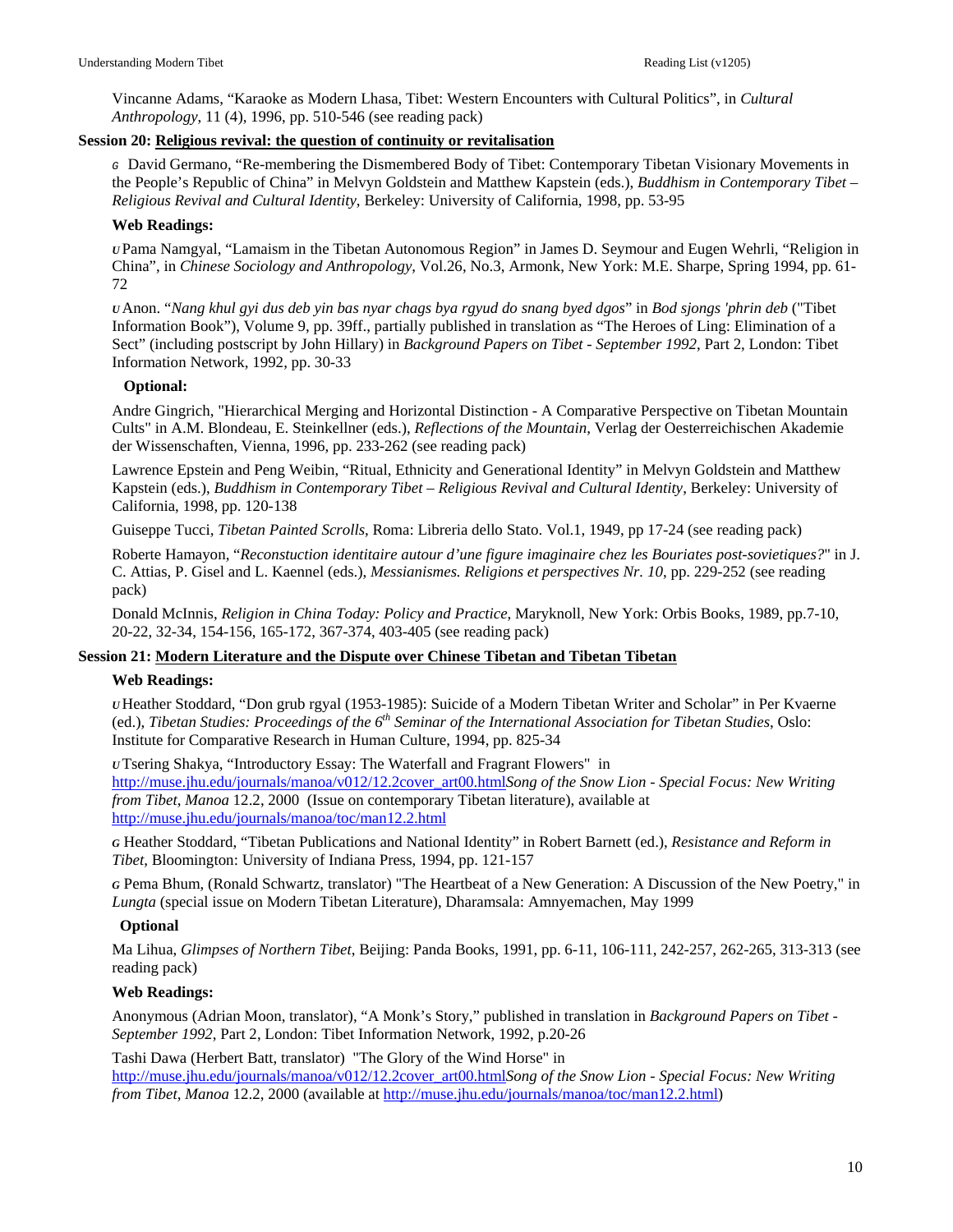Yidam Tsering (Herbert Batt, translator) "Two Poems" (from *Manoa*,

[http://muse.jhu.edu/journals/manoa/v012/12.2cover\\_art00.html](http://muse.jhu.edu/journals/manoa/v012/12.2cover_art00.html)*Song of the Snow Lion*) (available at [http://muse.jhu.edu/journals/manoa/toc/man12.2.html\)](http://muse.jhu.edu/journals/manoa/toc/man12.2.html)

Dhondup Gyal (Tsering Shakya, translator) "The Waterfall" (from *Manoa*, [http://muse.jhu.edu/journals/manoa/v012/12.2cover\\_art00.html](http://muse.jhu.edu/journals/manoa/v012/12.2cover_art00.html)*Song of the Snow Lion*) (available at [http://muse.jhu.edu/journals/manoa/toc/man12.2.html\)](http://muse.jhu.edu/journals/manoa/toc/man12.2.html)

Tashi Pelden (Yangdon Dhondup, translator) "Tomorrow's Weather Will be Better" (*Manoa*, [http://muse.jhu.edu/journals/manoa/v012/12.2cover\\_art00.html](http://muse.jhu.edu/journals/manoa/v012/12.2cover_art00.html)*Song of the Snow Lion*) (available at [http://muse.jhu.edu/journals/manoa/toc/man12.2.html\)](http://muse.jhu.edu/journals/manoa/toc/man12.2.html)

Yangtso Kyi (Lauran Hartley, translator), "Journal of the Grassland" (from *Manoa*, [http://muse.jhu.edu/journals/manoa/v012/12.2cover\\_art00.html](http://muse.jhu.edu/journals/manoa/v012/12.2cover_art00.html)*Song of the Snow Lion*) (available at [http://muse.jhu.edu/journals/manoa/toc/man12.2.html\)](http://muse.jhu.edu/journals/manoa/toc/man12.2.html)

#### **Session 22: Modern Art: Socialist Realism and the Sweet Teahouse Group**

*G* Justin Jon Rudelson, "The Xinjiang Mummies and Foreign Angels: Art, Archaeology and Uyghur Muslim Nationalism in Chinese Central Asia" in *Toronto Studies in Central and Inner Asia*, Vol. 2. Toronto: University of Toronto - York University Joint Center for Asia Pacific Studies, 1997, pp.168-183 (see reading pack)

#### **Web Readings:**

*U* Clare Harris, *In the Image of Tibet: Tibetan Painting after 1959*, Reaktion Books, 2000, pp.7-15, 150-191

#### **Optional:**

Per Kvaerne, "The ideological impact on Tibetan art" in Robert Barnett (ed.), *Resistance and Reform in Tibet*, Bloomington: University of Indiana Press, 1994, pp. 166-185 (see reading pack)

Clare Harris, "Struggling with Shangri-La: a Tibetan artist in exile" in Frank J. Korom (ed.), *Constructing Tibetan culture. Contemporary perspectives*, Québec: World Heritage Press, 1997, pp. 160-177 [not available]

#### **Session 23: Tibetan Modernity: images, language and programming on Tibet TV**

Video: extracts from Tibet TV - Discussion

# **Session 24: Amdo, Kham questions and the debate over identity**

*U* Matthew Kapstein, "Concluding Remarks", in Melvyn Goldstein and Matthew Kapstein (eds.), *Buddhism in Contemporary Tibet – Religious Revival and Cultural Identity*, Berkeley: University of California, 1998, pp. 139-150

# **Web Readings:**

*G* Samten Karmay, "Mountain Cults and National Identity" in Robert Barnett (ed.), *Resistance and Reform in Tibet*, Bloomington: University of Indiana Press, 1994, pp. 112-120

*U* Tsering Shakya, "Whither the Tsampa Eaters?", in *Himal*, Kathmandu, Vol. 6, No. 5, 1993, pp. 8-11

# **Optional**

Janet Upton, "Home on the Grasslands? Tradition, Modernity and the Negotiation of Identity by Tibetan Intellectuals in the PRC" in Melissa Brown (ed.), *Negotiating Ethnic Identities in China and Taiwan*, Berkely: University of California Press, 1995, pp. 98-124 (see reading pack)

Lauren Hartley, "Opinion-makers in Amdo: Views on the role of traditional Tibetan culture in a developing society", paper presented at the 9<sup>th</sup> Seminar of the International Association of Tibetan Studies, Leiden July 2000 (see reading pack)

Samten Karmay, "The Cult of Mountain Deities and its Political Significance" in A.M. Blondeau, E. Steinkellner (eds.), *Reflections of the Mountain*, Verlag der Oesterreichischen Akademie der Wissenschaften, Vienna, 1996, pp.59-76 (see reading pack)

Justin Jon Rudelson, *Oasis Identities: Uyghur Nationalism Along China's Silk Road*. New York: Columbia University Press, 1997, pp.39-69 (see reading pack)

# **Session 25: Exile strategies, Human Rights and the Contradictions of Diaspora: Dharamsala, Tibet Support Groups, Amnyemachen, and New York Immigration**

#### **Web Readings:**

*U*Meg McLagan, "Mystical visions, in Manhattan: Developing Culture in the Year of Tibet", in Korom, Frank (ed.), *Tibetan Culture in Diaspora*, Vienna: Austrian Academy of Science, 1997, pp.69-89